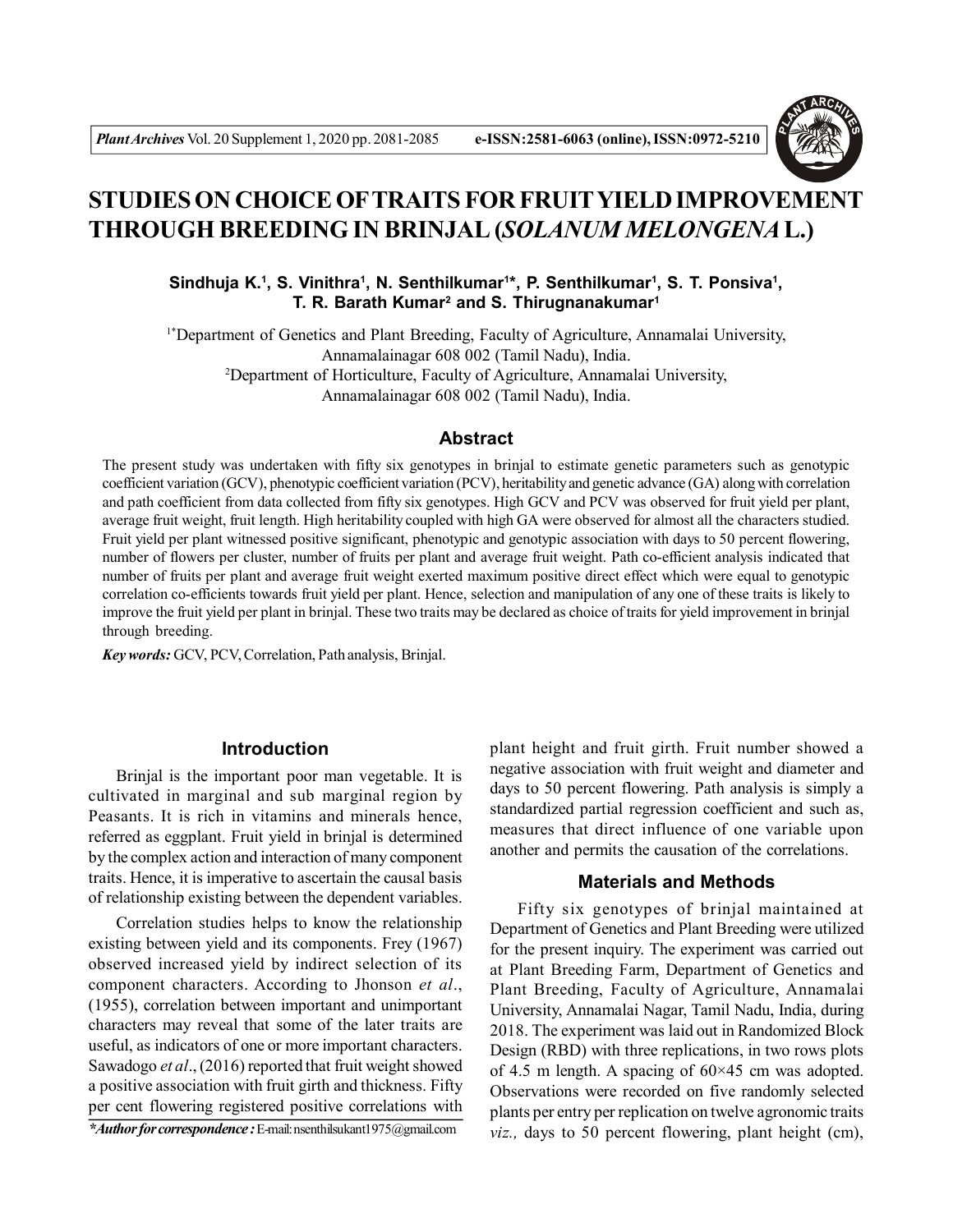number of branches per plant, number of flowers per cluster, number of fruits per cluster, days to first harvest, days to last harvest, number of fruits per plant, fruit length (cm), fruit girth (cm), average fruit weight (g), fruit yield per plant (g). Recommended agronomic practices and need based plant protection measures were judiciously followed. Multivariate analysis  $(D^2 \text{ statistic})$  as outlined by Mahalanobis' (1936) was adopted. Grouping of genotypes into different clusters was carried out by following Tocher's procedure (Rao, 1952). The relative contribution of different traits towards total genetic divergence, was calculated as per Singh and Choudhary (1985). The statistical analyses, was performed with Indo stat, licensed at NRRI, Cuttack, India. Genetic correlation co-efficients among the traits of interest were calculated as per the method suggested by Pearson (1902). Path co-efficient analysis suggested by Wright (1921) and Dewey and Lu (1959) was carried out to know the direct and indirect effects of the agronomic traits on fruit yield per plant.

#### **Results and Discussion**

The present investigation estimates the genetic parameters such as genotypic coefficient of variation (GCV), phenotypic coefficient of variation (PCV), heritability and genetic advance (GA) as well as correlation and causation. The estimates of GCV, PCV, h 2 and GA are furnished in table 1. The estimates of genotypic and phenotypic correlation coefficients among twelve characters are presented in tables 2 and 3.

The GCV was higher (44.98) for fruit yield per plant followed by average fruit weight (39.15) and fruit length (37.44). The PCV was also higher for fruit yield per plant (45.04) followed by fruit length (37.59) and average fruit weight (39.17). There was a close correspondence between GCV and PCV, indicating the lesser influence of the environment. Almost all the characters showed least ECV.

The heritability estimates were always higher for all the trait of interest. The genetic advance as percentage over mean was higher for number of branches per plant, number of flowers per cluster, number of fruits per cluster, number of fruits per plant, fruit length, fruit girth, average fruit weight, fruit yield per plant. High heritability estimates coupled with high genetic advance were recorded for the traits *viz.,* fruit yield per plant, average fruit weight, fruit length, number of fruits per cluster, number of branches per plant, number of fruits per plant, number of fruits per cluster, fruit girth. It indicated that the above mentioned traits were under the influence of additive gene action. Hence, simple selection for these traits would be rewarding. On the contrary, the trait *viz.,* plant height at maturity, days to first harvest and days to last harvest, were endowed with high heritability estimates but with low genetic advance indicating that, traits were under the influence of non-additive gene action. Hence, immediate selection will not be rewarding.

The phenotypic and genotypic correlation coefficients were computed among the twelve characters and are presented in table 2. In general, genotypic correlation coefficients, were higher than the corresponding phenotypic correlation, suggesting the strong inherent relationship in different pairs of characters in brinjal genotypes. The most important trait, total fruit yield per plant exhibited positive significant, phenotypic and genotypic association with days to 50 percent flowering (0.251), number of flowers per cluster (0.318), number of fruits per plant (0.534) and average fruit weight (0.848), total fruit yield per plant, days to last harvest was found to be negatively significant.

Highly significant and positive correlation of fruit yield per plant with number of fruits per plant, fruit weight,

| Variability parameters        | <b>GCV</b> | <b>PCV</b> | <b>ECV</b> | $h^2(BS)$ | $GA$ as $%$ |
|-------------------------------|------------|------------|------------|-----------|-------------|
| <b>Traits</b>                 | (%)        | (%)        | (%)        | $(\%)$    | of mean     |
| Days to 50 percent flowering  | 4.81       | 6.40       | 4.22       | 56.48     | 7.45        |
| Plant height at maturity (cm) | 6.02       | 6.45       | 2.32       | 87.00     | 11.57       |
| Number of branches per plant  | 25.64      | 26.85      | 7.98       | 91.16     | 50.43       |
| Number of flowers per cluster | 20.56      | 21.10      | 4.75       | 95.02     | 41.27       |
| Number of fruits per cluster  | 25.67      | 26.35      | 5.97       | 95.00     | 51.50       |
| Days to first harvest         | 4.28       | 4.52       | 1.46       | 89.60     | 8.35        |
| Days to last harvest          | 5.67       | 5.70       | 0.63       | 98.76     | 11.60       |
| Number of fruits per plant    | 23.75      | 23.84      | 2.10       | 99.22     | 48.73       |
| Fruit length (cm)             | 37.44      | 37.59      | 3.34       | 99.21     | 76.82       |
| Fruit girth (cm)              | 19.15      | 20.81      | 5.82       | 92.16     | 39.51       |
| Average fruit weight (g)      | 39.15      | 39.17      | 1.37       | 99.8.8    | 80.60       |
| Fruit yield per plant (g)     | 44.98      | 45.04      | 2.53       | 99.68     | 92.50       |

**Table 1:** Genetic variability for twelve traits of brinjal genotypes.

fruit length and plant height observed at genotypic and phenotypic levels, indicated the mutual association of these traits. It could be suggested from correlation estimates that fruit yield could be improved through manipulation of either of these characters (Nasit *et al.,* 2010).

At phenotypic level, fruit yield per plant found to be significantly and positively correlated with days to 50 percent flowering (0.251), number of flowers per cluster (0.310), number of fruits per plant (0.535), average fruit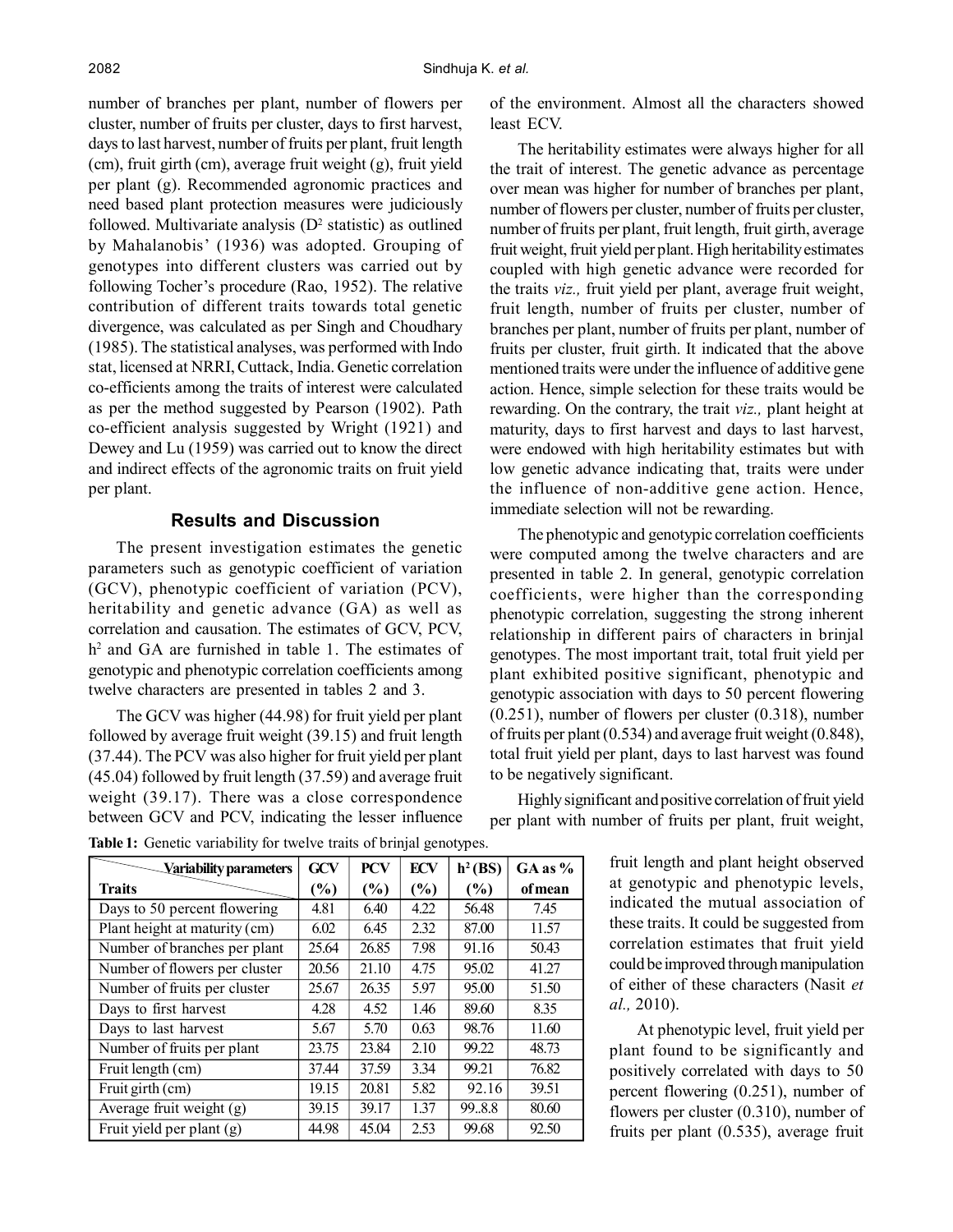| Characters         | <b>Type</b>    | Plant           | Number         | Number       | Number     | Days      | Days               | Number             | Fruit                  | Fruit          | Average        | Fruit            |
|--------------------|----------------|-----------------|----------------|--------------|------------|-----------|--------------------|--------------------|------------------------|----------------|----------------|------------------|
|                    | ัธ             | height          | $\mathfrak{h}$ | $\mathbf{a}$ | ð          | $\bullet$ | $\mathbf{a}$       | ð                  | length                 | girth          | fruit          | yield            |
|                    | corre-         | $\sharp$        | branches       | flowers      | fruits     | first     | last               | fruits             | $\widehat{\mathbf{g}}$ | $\binom{m}{n}$ | weight         | per              |
|                    | lation         | maturity        | per plant      | per          | per        | harvest   | harvest            | per                |                        |                | $\circledcirc$ | plan             |
|                    |                | $\binom{cm}{2}$ | $\binom{m}{n}$ | cluster      | cluster    |           |                    | plant              |                        |                |                |                  |
| Days to 50         | E              | $-0.112$        | 0.156          | 0.138        | $-0.012$   | $-0.117$  | 0.024              | $0.307*$           | 0.172                  | 0216           | 0.148          | $0.251*$         |
| percent flowering  | ☉              | $-0.173$        | 0217           | 0.202        | $-0.046$   | $-0.211$  | 0.024              | $0.409**$          | 0.220                  | $0.276*$       | 0.202          | $0.336***$       |
| Plant height       | E              |                 | $-0.264*$      | $-0.135$     | $-0.017$   | 0.004     | 0.028              | 0.117              | $-0.060$               | $-0.127$       | $-0.035$       | 0.081            |
| at maturity        | ℭ              |                 | $-0.293*$      | 0.142        | $-0.018$   | $-0.001$  | 0.036              | 0.128              | $-0.060$               | $-0.134$       | $-0.030$       | 0.088            |
| Number of          | E              |                 |                | 0.205        | 0.008      | $-0.192$  | 0.071              | $-0.109$           | 0.187                  | 0.065          | 0.035          | $-0.032$         |
| branches per plant | ල              |                 |                | 0.197        | $-0.003$   | $-0.203$  | 0.077              | $-0.117$           | 0.196                  | 0.057          | 0.035          | $-0.037$         |
| Number of flowers  | E              |                 |                |              | $0.417**$  | 0.136     | $\overline{0.025}$ | $\frac{1}{0.280*}$ | 0.035                  | $-0.047$       | 0.185          | $0.310*$         |
| per cluster        | ල              |                 |                |              | $0.435***$ | 0.154     | 0.032              | $0.288*$           | 0.040                  | $-0.061$       | 0.188          | $0.318*$         |
| Number of fruits   | E              |                 |                |              |            | 0.117     | 0.145              | 0.036              | 0.040                  | 0.140          | 0.052          | 0.080            |
| per cluster        | ල              |                 |                |              |            | 0.135     | 0.148              | 0.034              | 0.042                  | 0.149          | 0.054          | 0.078            |
| Days to first      | E              |                 |                |              |            |           | 0.115              | $-0.100$           | 0.193                  | $-0.195$       | $-0.022$       | $-0.062$         |
| harvest            | ಲಿ             |                 |                |              |            |           | 0.113              | $-0.106$           | 0.203                  | $-0.210$       | $-0.020$       | $-0.063$         |
| Days to last       | E              |                 |                |              |            |           |                    | $-0.223$           | $-0.168$               | 0.028          | $-0.142$       | $-0.247$         |
| harvest            | ℭ              |                 |                |              |            |           |                    | $-0.225$           | 0.169                  | 0.031          | $-0.144$       | $-0.250*$        |
| Number of fruits   | E              |                 |                |              |            |           |                    |                    | 0.075                  | 0.047          | 0.049          | $0.535***$       |
| per plant          | ල              |                 |                |              |            |           |                    |                    | 0.076                  | 0.046          | 0.050          | $0.534**$        |
| Fruit length       | $\mathfrak{S}$ |                 |                |              |            |           |                    |                    |                        | $0.311*$       | 0.078          | $\overline{0}$ . |
|                    | ල              |                 |                |              |            |           |                    |                    |                        | $0.328**$      | 0.078          | 0.111            |
|                    | E              |                 |                |              |            |           |                    |                    |                        |                | 0.031          | 0.042            |
|                    | ල              |                 |                |              |            |           |                    |                    |                        |                | 0.032          | 0.041            |
| fruit<br>Average   | E              |                 |                |              |            |           |                    |                    |                        |                |                | $0.847**$        |
|                    | ℭ              |                 |                |              |            |           |                    |                    |                        |                |                | $0.848**$        |
| Fruit yield        | $\mathfrak{E}$ |                 |                |              |            |           |                    |                    |                        |                |                |                  |
| per plant          | ල              |                 |                |              |            |           |                    |                    |                        |                |                |                  |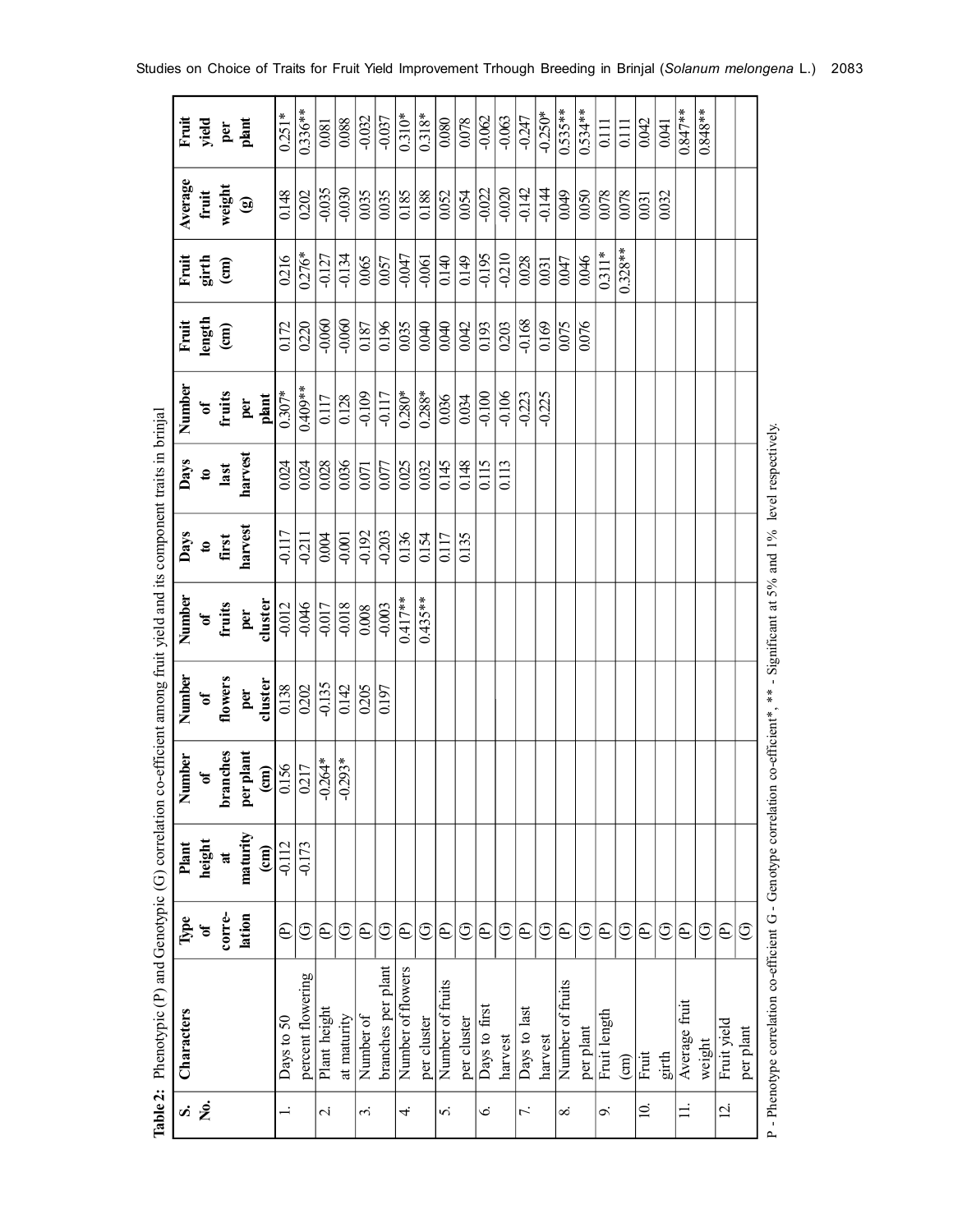|                          | Table 3: Direct and indirect effects of various characters on fruit yield per plant as partition by path analysis in brinjal |            |                                  |                             |            |                 |             |             |              |                |               |            |             |
|--------------------------|------------------------------------------------------------------------------------------------------------------------------|------------|----------------------------------|-----------------------------|------------|-----------------|-------------|-------------|--------------|----------------|---------------|------------|-------------|
| $\overline{\mathbf{s}}$  | Characters                                                                                                                   | Days       | $\overline{\phantom{a}}$<br>Plan | Numbre                      | Number     | Number          | <b>Days</b> | <b>Days</b> | Number       | Fruit          | <b>Fruit</b>  | Average    | Genotypic   |
| ż                        |                                                                                                                              | $t_0$ 50   | height                           | ð                           | ð          | 'ಕ              | $\bullet$   | 3           | ð            |                | girth<br>(em  | fruit      | correlation |
|                          |                                                                                                                              | percent    | đ                                | branches                    | flowers    | fruits          | first       | last        | fruit        | length<br>(cm) |               | weight     | with        |
|                          |                                                                                                                              | flowering  | maturity                         | perplant                    | per        | per             | harvest     | harvest     |              |                |               | ම          | yield       |
|                          |                                                                                                                              |            | $\widehat{\mathbf{g}}$           | $\binom{cm}{c}$             | cluster    | cluster         |             |             | per<br>plant |                |               |            |             |
|                          | Days to 50 percent flowering                                                                                                 | -0.03414   | -0.00897                         | 0.00070                     | 0.00802    | 0.00019         | 0.00136     | 0.00045     | 0.19766      | 0.00323        | 0.00186       | 0.16554    | $0.336***$  |
| $\mathcal{L}$            | Plant height at maturity                                                                                                     | 0.00591    | 0.05180                          | -0.00094                    | $-0.00563$ | 0.00007         | 0.00001     | 0.00068     | 0.06199      | $-0.00089$     | 000000        | -0.02459   | 0.888       |
| 3.                       | Number of branches per plant                                                                                                 | -0.00742   | -0.01519                         | 0.00320                     | 0.00783    | 0.00001         | 0.00131     | 0.00147     | -0.05668     | 0.00288        | 0.00038       | 0.02840    | $-0.037$    |
| 4.                       | Number of flowers per cluster                                                                                                | $-0.00690$ | <b>FELOOTO</b>                   | 0.00063                     | 0.03973    | $-0.00176$      | $-0.00100$  | 0.00060     | 0.13909      | 0.00058        | <b>FR0001</b> | 0.15448    | $0.318*$    |
| S.                       | Number of fruits per cluster                                                                                                 | 0.000157   | $+0.00094$                       | $-0.00001$                  | 0.01728    | <b>200000-0</b> | -0.00087    | 0.00283     | 0.01654      | 0.00062        | 0.00101       | 0.0412     | 0.078       |
| $\ddot{\circ}$           | Days to first harvest                                                                                                        | 000720     | -0.00007                         | $-0.00065$                  | 0.00613    | $-0.00055$      | $-0.00645$  | 0.00216     | $-05134$     | 0.00297        | $-0.00141$    | $-0.01641$ | $-0.063$    |
| $\overline{7}$ .         | Days to last harvest                                                                                                         | 0.00081    | $-0.00184$                       | 0.00025                     | $-0.00126$ | 0.00060         | $-0.00073$  | 0.01908     | $-0.10851$   | -0.00248       | 0.00021       | $-0.11784$ | $0.250*$    |
| $\infty$                 | Number of fruits per plant                                                                                                   | -0.01398   | 0.00665                          | -0.00038                    | 0.00145    | $-0.00014$      | 0.00069     | 0.00429     | 0.48282      | 0.00112        | 0.00031       | 0.04070    | $0.534**$   |
| $\overline{\mathcal{S}}$ | Fruit length                                                                                                                 | $-0.00752$ | $-0.00313$                       | 0.00063                     | 0.00157    | $-0.00017$      | $-0.00131$  | 0.00323     | 0.03683      | 0.01466        | 0.00221       | 0.06422    | 0.111       |
| $\overline{0}$           | Fruit girth                                                                                                                  | -0.00942   | -0.00692                         | 0.00018                     | -0.00244   | $-0.00060$      | 0.00135     | 0.00058     | 0.02205      | 0.00480        | 0.00674       | 0.02632    | (100)       |
| $\equiv$                 | Average fruit weight                                                                                                         | -0.00689   | $-0.00155$                       | 0.00011                     | 0.00748    | $-0.00022$      | 0.00013     | 0.00274     | 0.02395      | 0.00115        | 0.00022       | 0.82071    | $0.848**$   |
|                          | Residual effect = .087 $*$ , $**$ - Significant at 5 percent and 1                                                           |            |                                  | percent level respectively. |            |                 |             |             |              |                |               |            |             |

At genotypic level, fruit yield per plant recorded significant and positive correlation with days to 50 percent flowering (0.336), number of flowers per cluster (0.318), number of fruits per plant (0.534), average fruit weight (0.848). Fruit yield per plant exhibited significant and negative correlation with days to last harvest (-0.250).

Days to 50 percent flowering had appreciable significant and positive correlation with number of fruits per plant (0.409), followed by fruit girth (0.276) at genotypic level and number of fruits per plant (0.307) at phenotypic level. Negative significant correlation was observed between days to 50 percent flowering and number of branches per plant (-0.293). Whereas, at phenotypic level it had negative significant association with plant height at maturity (-0.264). Number of flowers per cluster showed significant and positive correlation with number of fruits per cluster (0.435) and number of fruits per plant (0.288) at genotypic level, number of fruits per cluster (0.417) and number of fruits per plant (0.280) at phenotypic level. Fruit length evinced significant and positive correlation with fruit girth at genotypic (0.328) and phenotypic level (0.328).

Path analysis furnishing direct and indirect effects for the observed agronomical characters on fruit yield per plant were worked out and the results are presented in table 3. The casual basis of the genetic correlation coefficients among the genetically associated traits was elucidated with the aid of path analysis, suggested by Dewey and Lu (1959).

Days to 50 percent flowering, plant height at maturity, number of branches per plant, number of flowers per cluster, number of fruits per cluster, days to first harvest, days to last harvest, fruit length, fruit girth exerted negligible direct effects towards fruit yield per plant. Interestingly, number of fruits per plant (0.4828) and average fruit weight (0.82071) exerted maximum positive direct effect towards fruit yield per plant, which were more or less equal to the genetic correlation coefficients (0.534, 0.848, respectively). Hence, they may be declared as choice of traits for fruit yield improvement in brinjal.

Days to 50 percent flowering exerted maximum positive indirect effect towards fruit yield per plant, through number of fruits per plant and average fruit weight.

All the other traits should negligible effects. Plant height at maturity evinced negligible effects towards fruit yield per plant. The same is true for number of branches per plant. Number of flowers per cluster exerted positive indirect effect towards fruit yield per plant through number